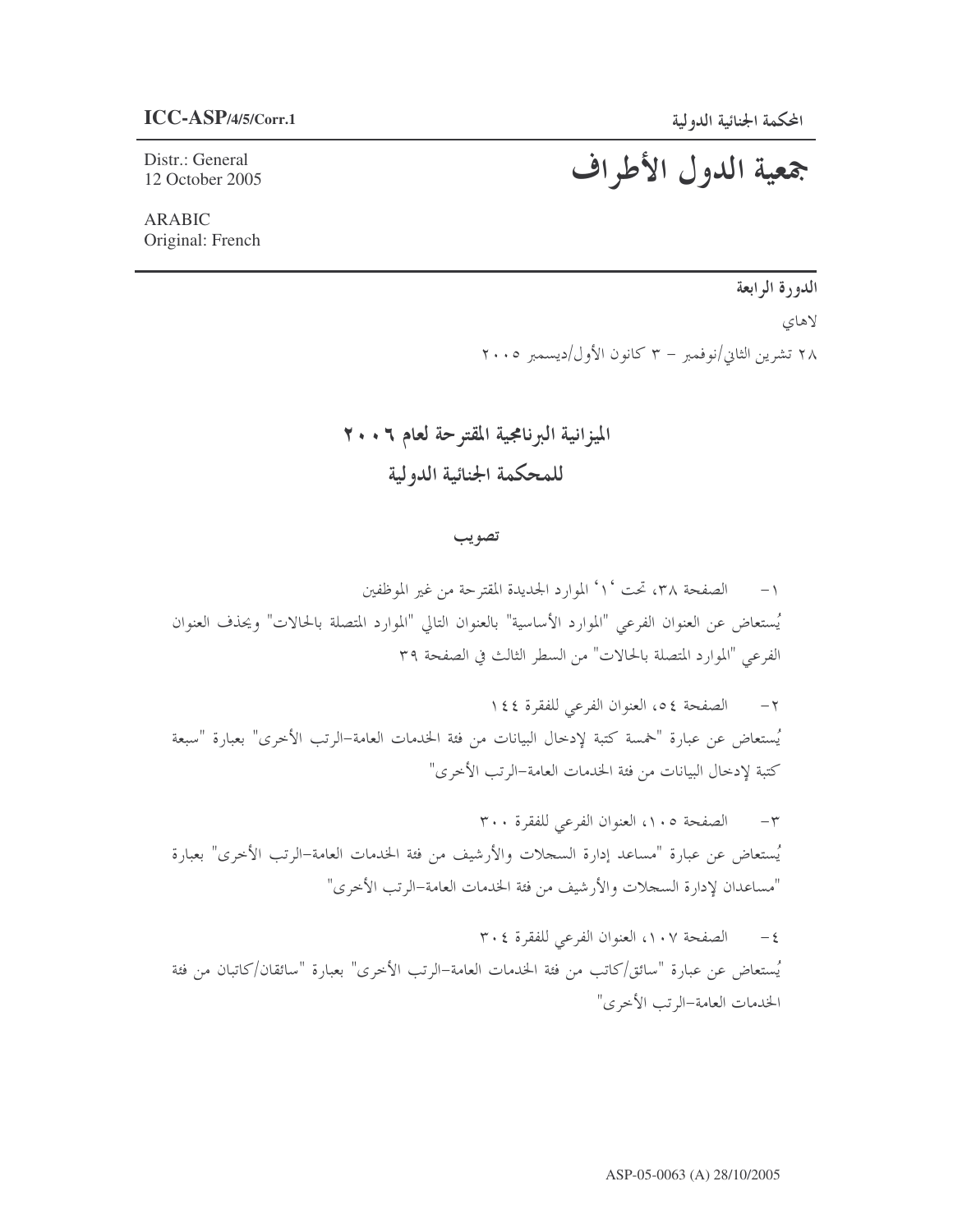٥- الصفحة ١٣١، العنوان الفرعي للفقرة ٣٧٥ يُستعاض عن عبارة "مساعدان إداريان ميدانيان من فئة الخدمات العامة–الرتب الأخرى" بعبارة "ثلاثة مساعدين إداريين ميدانيين من فئة الخدمات العامة–الرتب الأخرى"

٦- الصفحة ١٤٦، العنوان الفرعي للفقرة ٤١٤ يُستعاض عن عبارة "ثلاثة منسقين ميدانيين لشؤون الإعلام والتوعية من الرتبة ف-١" بعبارة "ثلاثة منسقين ميدانيين لشؤون الإعلام والتوعية من فئة الخدمات العامة–الرتب الرئيسية".

٧- الصفحة ١٦٩، الفقرة ٤٨٢

يُستعاض عن الجدول الحالي بالجدول أدناه:

|                              | الميزانية المقترحة لعام ٢٠٠٦ |                            |                               | الميزانية المعتمدة لعام       | نفقات عام                                             | البرنامج الرئيسي الرابع: أمانة الدول |
|------------------------------|------------------------------|----------------------------|-------------------------------|-------------------------------|-------------------------------------------------------|--------------------------------------|
|                              | (بألاف اليورو)               |                            |                               | ٢٠٠٥* (بآلاف اليورو)          | $\tau \leftrightarrow \xi$                            | الأطراف                              |
| المجموع                      | المتصلة                      | الأساسية                   | المحموع                       | الشرطية<br>الجوهرية           | المجموع                                               |                                      |
|                              | بالحالات                     |                            |                               |                               |                                                       |                                      |
| 1719, 9                      |                              | $Y \wedge 9, 9$            | <b>TVV</b>                    | <b>TYY</b>                    | لا ينطبق                                              | موظفو الفئة الفنية                   |
| $\Gamma$ $\zeta$ 9, $\Gamma$ |                              | Y59, Y                     | $Y \setminus V$               | $Y \wedge Y$                  |                                                       | موظفو الخدمات العامة                 |
| 7rq,1                        |                              | 7r9,1                      | 092                           | 092                           | r q v, v                                              | المحموع الفرعي، الموظفون             |
| 1rr,5                        |                              | 177,5                      | $\mathbf{Y} \cdot \mathbf{Y}$ | $\mathbf{y} \cdot \mathbf{x}$ | $\Upsilon$                                            | المساعدة المؤقتة العامة              |
| 1 919, r                     |                              | 1919,7                     | $\vee$ $\cdot$ $\vee$         | $\vee$ $\cdot$ $\vee$         | $V\Lambda\xi, 1$                                      | المساعدة المؤقتة للاجتماعات          |
| $\epsilon r$ ,               |                              | 55,                        | $\epsilon$ .                  | $\epsilon$ .                  | $\mathsf{r}_1, \mathsf{r}_2$                          | العمل الإضافي                        |
| $r \cdot 9r, v$              |                              | $r \cdot 9r, v$            | 1 r. q                        | 1 r. q                        | 919.                                                  | الجموع الفرعي، الرتب الأخرى          |
| $1\epsilon, \circ$           |                              | $\lambda \xi \cdot \Omega$ | $17\Lambda$                   | $\lambda$ $\tau$              | $\lambda \xi$ , $\cdot$                               | السفر                                |
| $1 + 1$                      |                              | $\rightarrow$ , .          | $\rightarrow$                 | $\rightarrow$                 | r,7                                                   | الضيافة                              |
| 2r, r                        |                              | 55.7                       | $9 \cdot \cdot$               | 9.1                           | $\mathbf{r} \mathbf{v} \mathbf{\epsilon}, \mathbf{r}$ | الخدمات التعاقدية بما في دلك التدريب |
| 571,9                        |                              | 571,9                      | $\xi$ .                       | $\epsilon$ .                  | $\mathsf{Y}\mathsf{Y},\mathsf{Y}$                     | مصروفات التشغيل العامة               |
| $, r, \cdot$                 |                              | $\Upsilon$ , $\Upsilon$    | $\xi$ $\xi$                   | ٤٤                            | $\Upsilon$ ,                                          | اللوازم والمواد                      |
| $\S V, V$                    |                              | 5Y, 7                      | ۱٦٣                           | 175                           | 05, 7                                                 | الأثاث والمعدات                      |
| 1.45A                        |                              | 1.95A                      | 1 T10                         | 1 T10                         | $\circ \circ \vee$ , .                                | الجمموع الفرعي، التكاليف غير المتصلة |
|                              |                              |                            |                               |                               |                                                       | بالموظفين                            |
| TATO, T                      |                              | $T \wedge T$ $\circ$ , $T$ | <b>٣ ١٨٨</b>                  | <b>٣ ١٨٨</b>                  | $1.95$ $\forall$ .                                    | مجموع تكاليف البرنامج                |

٤٨٢ - مقارنة الميزانية والنفقات في ٢٠٠٤-٢٠٠٦

<sup>\*</sup> رُوعيت في الميزانية المعتمدة التعديلات في أمانة جمعية الدول الأطراف لتعكس بوحه أفضل المتطلبات في الميزانية ومقررات جمعية الدول الأطراف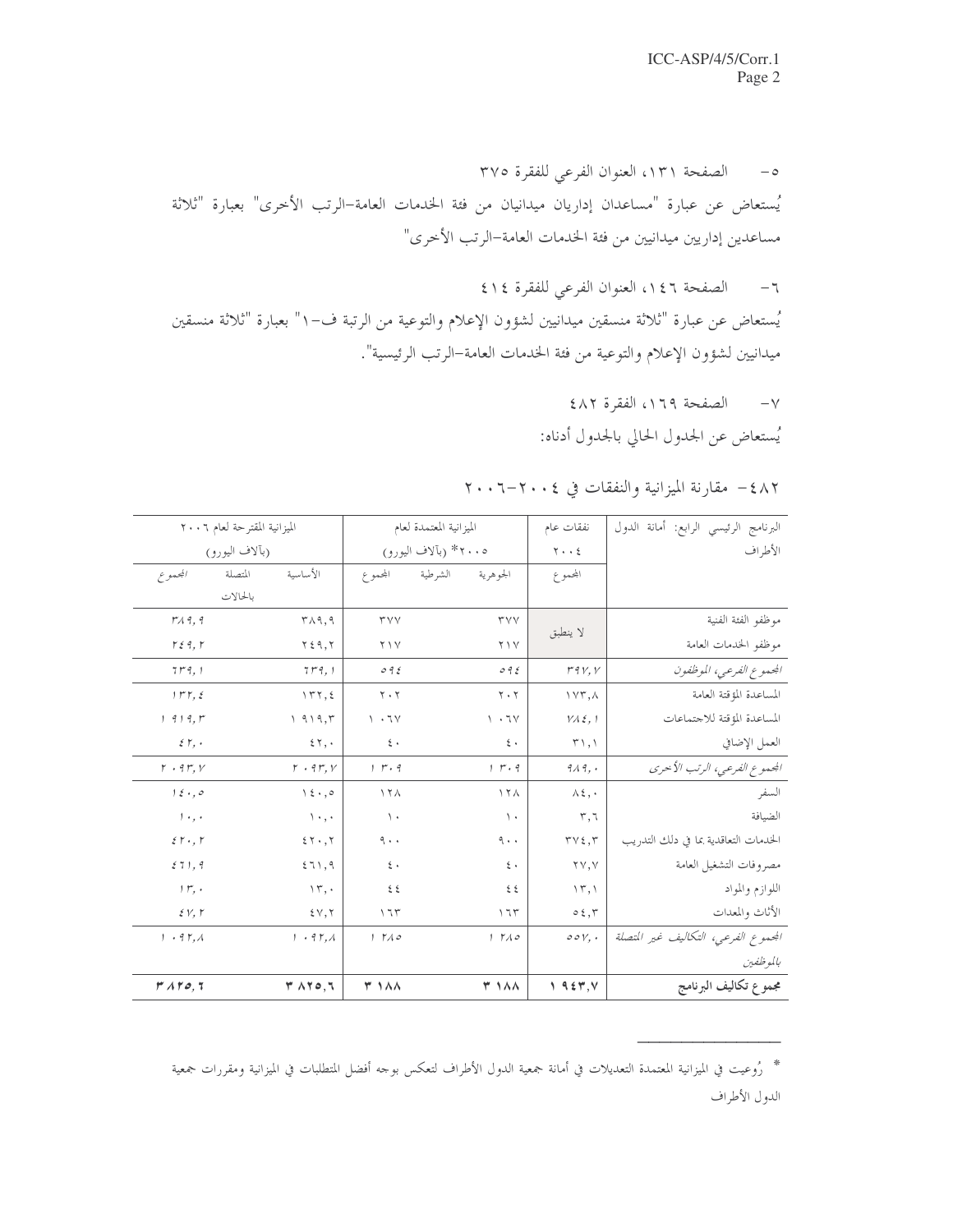## ٨– الصفحتان ١٨٣ و ١٨٤ من المرفق الرابع (أ) (تابع) استكمالا للمرفق الرابع (أ)، يُضاف بعد الصفحة ١٨٣ حدول بشأن البرنامج ١٢٠٠ الدوائر وحدول بشأن البرنامج الرئيسي الثاني – مكتب المدعي العام.

الموفق الوابع (أ) (*نابع)* 

|                   |                                      |                                       |                                          |                                               |     |               |              |                |                     |               |                   |                  | البرنامج ١٢٠٠- الدوائر                            |
|-------------------|--------------------------------------|---------------------------------------|------------------------------------------|-----------------------------------------------|-----|---------------|--------------|----------------|---------------------|---------------|-------------------|------------------|---------------------------------------------------|
| مجموع<br>الموظفين | مجموع<br>موظفى<br>الخلدمات<br>العامة | الخدمات<br>العامة–<br>الرتب<br>الأخرى | الخدمات<br>العامة-<br>الرتبة<br>الرئيسية | مجموع<br>موظفي<br>الفثة<br>الفنية<br>فمما فوق | ف-١ | ف–۲           |              |                | $\lambda - \lambda$ | $Y - \lambda$ | مساعد<br>أمين عام | وكيل<br>أمين عام | الملاك المقترح                                    |
| $\tau \tau$       | $\frac{1}{2}$                        | $\setminus$                           |                                          | $\Upsilon$                                    |     | $\Lambda$     | $\mathsf{r}$ |                |                     |               |                   |                  | الوظائف المعتمدة لعام ٢٠٠٥ - الجوهرية             |
|                   |                                      |                                       |                                          |                                               |     |               |              |                |                     |               |                   |                  | الوظائف المعتمدة لعام ٢٠٠٥ - الشرطية              |
| r r               | 11                                   | 1 <sub>1</sub>                        |                                          | $\uparrow$ )                                  |     | $\mathcal{A}$ | $\mathsf{r}$ | $\overline{1}$ |                     |               |                   |                  | الجمعوع الفرعبي – الوظائف المعتمدة لعام ٢٠٠٥      |
|                   |                                      |                                       |                                          |                                               |     |               |              |                |                     |               |                   |                  | الوظائف المصنفة والمتغيرة لعام ٢٠٠٦ – الأساسية    |
|                   |                                      |                                       |                                          |                                               |     |               |              |                |                     |               |                   |                  | الوظائف المصنفة والمتغيرة لعام ٢٠٠٦- المتصلة      |
|                   |                                      |                                       |                                          |                                               |     |               |              |                |                     |               |                   |                  | بالحالات                                          |
| $7 -$             | $r-$                                 | $r -$                                 |                                          | $r-$                                          |     |               | $Y -$        | $\setminus$    |                     |               |                   |                  | الوظائف المنقولة لعام ٢٠٠٦ = الأساسية             |
| ٦.                | $\tau$                               | ٣                                     |                                          | ٣                                             |     |               | $\Upsilon$   |                |                     |               |                   |                  | الوظائف المنقولة لعام ٢٠٠٦ - المتصلة بالحالات     |
| صفر               | صفر                                  | صفر                                   |                                          | صفر                                           |     |               | صفر          | صفر            |                     |               |                   |                  | الجمموع الفرعبي للوظائف المصنفة/المتغيرة/المنقولة |
|                   |                                      |                                       |                                          |                                               |     |               |              |                |                     |               |                   |                  | $\gamma \cdot \cdot 7$ لعام $\sim$                |
|                   |                                      |                                       |                                          |                                               |     |               |              |                |                     |               |                   |                  | الوظائف الجديدة لعام ٢٠٠٦ = الأساسية              |
|                   |                                      |                                       |                                          |                                               |     |               |              |                |                     |               |                   |                  | الوظائف الجديدة لعام ٢٠٠٦–المتصلة بالحالات        |
|                   |                                      |                                       |                                          |                                               |     |               |              |                |                     |               |                   |                  | الجموع الفرعي للوظائف الجديدة لعام ٢٠٠٦           |
| ۳۲                | $\mathcal{L}$                        | $\lambda$                             |                                          | $\bf{y}$                                      |     | $\lambda$     | ۲            |                |                     |               |                   |                  | مجموع الملاك المقترح لعام ٢٠٠٦                    |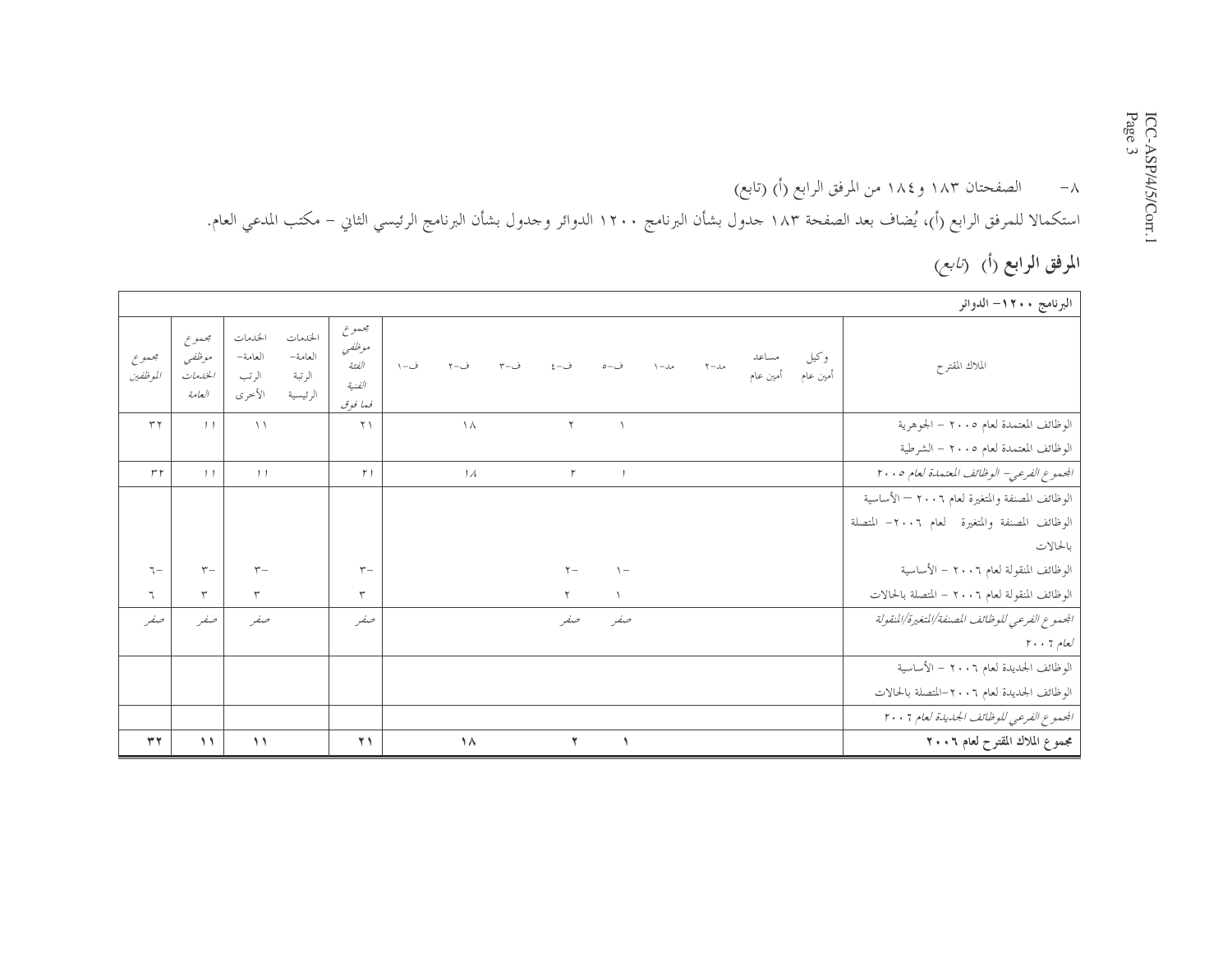# المرفق الرابع (أ) (*نابع*)

|                   |                                        |                                       |                                          |                                           |              |                |                                  |                                  |                |                          |           |                             |                  | البرنامج الرئيسي الثاني–مكتب المدعى العام                                      |
|-------------------|----------------------------------------|---------------------------------------|------------------------------------------|-------------------------------------------|--------------|----------------|----------------------------------|----------------------------------|----------------|--------------------------|-----------|-----------------------------|------------------|--------------------------------------------------------------------------------|
| مجموع<br>الموظفين | مجموع<br>موظفى<br>الخياييمات<br>العامة | الخدمات<br>العامة–<br>الرتب<br>الأخرى | الخدمات<br>العامة-<br>الرتبة<br>الرئيسية | مجموع<br>موظفي<br>الفثة الفنية<br>فما فوق | ف-١          | ف−۲            |                                  | ف-٤                              | ف−ه            | $1 - \lambda$            | $Y - J_0$ | مساعد<br>أمين عام           | وكيل<br>أمين عام | الملاك المقترح                                                                 |
| 175               | $r \circ$                              | $\tau \tau$                           | $\mathsf{r}$                             | $\Lambda$ 9                               | $\wedge$     | $\mathbf{y}$   | $\setminus \wedge$               | $\Upsilon$                       | $\lambda$      |                          |           | $\Upsilon$                  | $\sqrt{2}$       | الوظائف المعتمدة لعام ٢٠٠٥ - الجوهرية                                          |
| $\Upsilon$        | 1 <sub>r</sub>                         | $\wedge$                              | $\epsilon$                               | 11                                        | $\mathbf{r}$ | ٣              | $\circ$                          | $\lambda$                        |                |                          |           |                             |                  | الوظائف المعتمدة لعام ٢٠٠٥ - الشرطية                                           |
| 15V               | $\mathcal{E} V$                        | $\xi$ .                               | $\mathcal V$                             | $1 + 1$                                   | $, \cdot$    | $r \cdot$      | $\uparrow \uparrow$              | rr                               | 1.1            |                          |           | $\mathcal{L}_{\mathcal{L}}$ | $\overline{1}$   | الجمعوع الفرعبي – الوظائف المعتمدة لعام ٢٠٠٥                                   |
|                   |                                        |                                       |                                          |                                           |              |                |                                  |                                  | $\setminus$    | $\sqrt{ }$               |           |                             |                  | الوظائف المصنفة والمتغيرة لعام ٢٠٠٦ = الأساسية                                 |
|                   |                                        |                                       |                                          |                                           |              |                |                                  |                                  |                |                          |           |                             |                  | الوظائف المصنفة والمتغيرة لعام ٢٠٠٦ - المتصلة                                  |
|                   |                                        |                                       |                                          |                                           |              |                |                                  |                                  |                |                          |           |                             |                  | بالحالات                                                                       |
| $V -$             | $\Lambda$ $\Lambda$ $-$                | $\Delta$ $\Delta$ $-$                 | $\mathbf{y}$                             | $O(\lambda -$                             | $V -$        | $\Upsilon$ \ - | $\wedge$ $\wedge$                | $\bigwedge \overline{\bigwedge}$ | $r-$           |                          |           |                             |                  | الوظائف المنقولة لعام ٢٠٠٦ = الأساسية                                          |
| $\vee$ 7          | $\lambda$                              | $\Upsilon$                            | $\xi -$                                  | $\mathcal{O}(\mathcal{A})$                | $\vee$       | $\Upsilon$     | $\setminus$                      | $\sqrt{7}$                       | $\mathbf{r}$   |                          |           |                             |                  | الوظائف المنقولة لعام ٢٠٠٦ - المتصلة بالحالات                                  |
| صفر               | صفر                                    | ٦                                     | $7 -$                                    | صفر                                       |              |                |                                  |                                  | $1 -$          | $\overline{\phantom{a}}$ |           |                             |                  | المحموع الفرعي للوظائف المصنفة/المتغيرة/المنقولة                               |
|                   |                                        |                                       |                                          |                                           |              |                |                                  |                                  |                |                          |           |                             |                  | $\mathfrak{r}\cdot\cdot\mathfrak{r}$ لعام $\mathfrak{r}\cdot\cdot\mathfrak{r}$ |
|                   |                                        |                                       |                                          |                                           |              |                |                                  |                                  |                |                          |           |                             |                  | الوظائف الجديدة لعام ٢٠٠٦ = الأساسية                                           |
| $\circ \circ$     | $\Upsilon \setminus$                   | $\Upsilon \setminus$                  |                                          | $r \epsilon$                              | $\epsilon$   | $\gamma$       | $\bigwedge \overline{\bigwedge}$ | $\lambda$                        |                |                          |           |                             |                  | الوظائف الجديدة لعام ٢٠٠٦ – المتصلة بالحالات                                   |
| $\mathcal{O}$     | $\uparrow$ $\uparrow$                  | $\uparrow$ $\uparrow$                 |                                          | $r\epsilon$                               | $\epsilon$   | 1 <sub>r</sub> | 17                               | $\overline{1}$                   | $\overline{1}$ |                          |           |                             |                  | الجمموع الفرعي للوظائف الجديدة لعام ٢٠٠٦                                       |
| $Y \cdot Y$       | 7 <sub>A</sub>                         | 7 <sup>V</sup>                        | $\blacktriangle$                         | $1 - 5$                                   | $\sqrt{2}$   | 54             | 44                               | $Y \xi$                          | $\lambda$      | $\mathbf{r}$             |           | $\blacktriangledown$        | $\Delta$         | مجموع الملاك المقترح لعام ٢٠٠٦                                                 |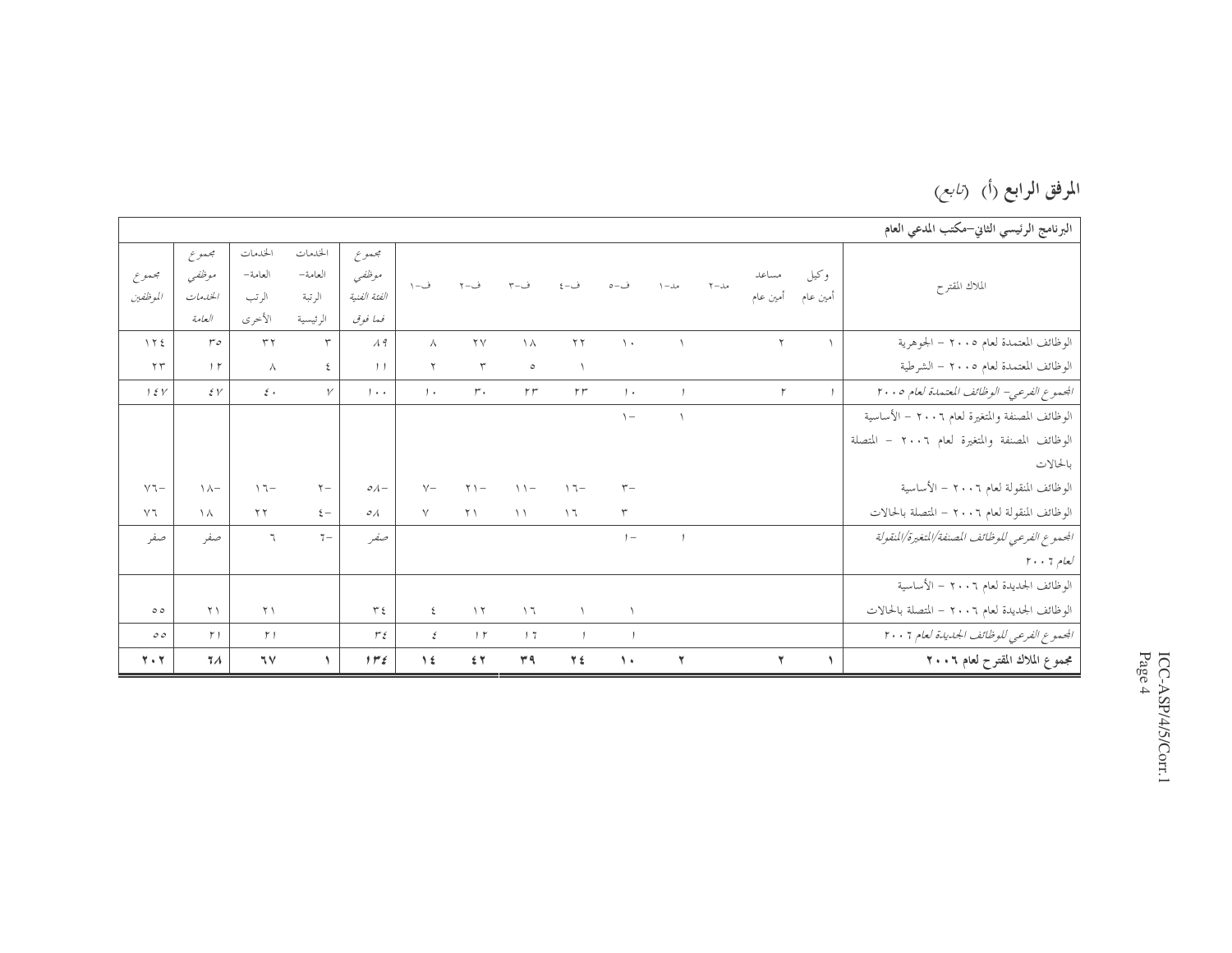ICC-ASP/4/5/Corr.1 Page 5

> ٩- الصفحة ٢٠٢، المرفق الرابع (د) يُستعاض عن الجدول الوارد في المرفق الرابع (د) بالجدول التالي:

### المرتبات والاستحقاقات لعام ٢٠٠٦

القضاة

(بآلاف اليورو)

| التكاليف                   | الرئاسة: ٣ قضاة                        |
|----------------------------|----------------------------------------|
| $0.5.4$ ,                  | تكاليف المرتبات المعيارية              |
| $\mathsf{r}_\wedge, \cdot$ | البدلات الخاصة للرئيس ونائب الرئيس     |
| $\circ$ \, \               | الاستحقاقات الأخرى                     |
| 7 r 9, r                   | المحموع الفرعبي–الرئاسة                |
|                            | الدوائر : ١٥ قاضيا                     |
| $Y \vee \cdot \cdot \cdot$ | تكاليف المرتبات المعيارية              |
| $\setminus$ , $\vee$       | البدلات الخاصة لثلاثة قضاة غير متفرغين |
| 225, 2                     | الاستحقاقات الأخرى                     |
| $r \sim 107,1$             | الجموع الفرعي– الدوائر                 |
| $Y \vee \wedge o, Y$       | الجمو ع–القضاة                         |